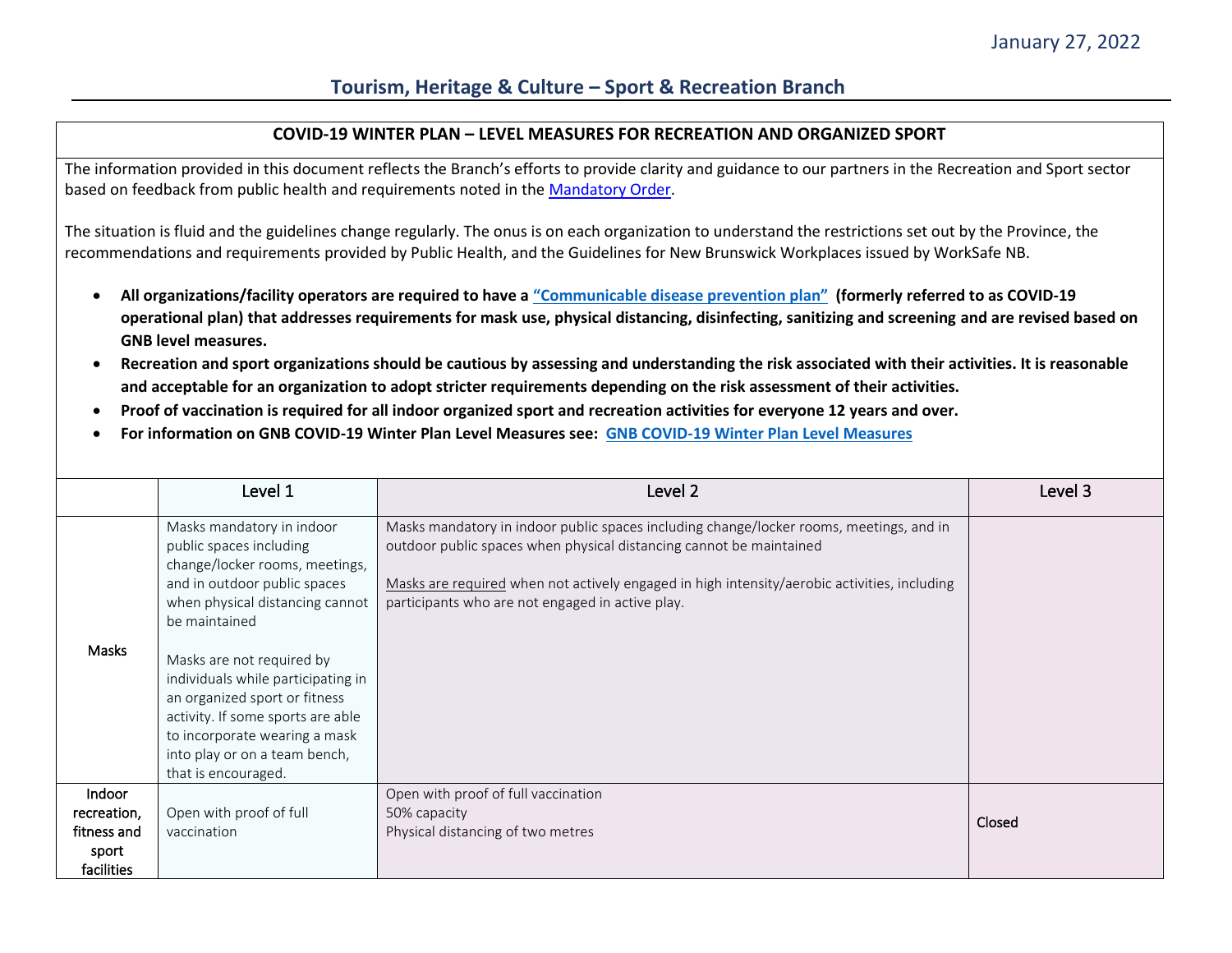| Recreation /<br>Sport and<br>Organized<br><b>Activities</b> | Practices, games, competitions<br>are permitted for all ages with<br>public health risk mitigation<br>measures in place. | Spectators limited to 50% capacity and physical distancing of two metres<br>Children under the age of 12:<br>Physically distanced practices/training is permitted within a single team/group up to a<br>maximum of 25 athletes (does not include coaches)<br>For close-contact sports* (e.g., pairs dance, combat sports) and/or sports that<br>$\circ$<br>take place in small spaces with poor ventilation (Squash, Racquetball),<br>additional precautions are required to mitigate risk. Close-contact sports may<br>continue to engage in the sport by assigning up to a maximum of 2 individuals<br>to a group that is not interchangeable provided that additional risk mitigation<br>measures be added including but not limited to conducting active screening and<br>requiring participants to provide informed consent and commitment to respect<br>preventative measures during sports activities as well as in their daily lives.<br>Competitions only allowed for low contact / individual sports* up to 25 athletes (does<br>not include coaches or officials).<br>Team sport games and competitions are not permitted.<br>A single team/group is defined as a group having no physical interaction with another<br>group. If the space allows for it, two teams can be on the same playing surface as long as<br>they do not interact with each other. The size of the group should be determined based<br>on the ability to maintain 2m physical distancing during practice.<br>Individuals 12 & over (includes adults):<br>Practices/Training is permitted with a single team/group<br>o Close-contact sports* may continue training by assigning up to a maximum of 5<br>individuals that is not interchangeable with additional risk mitigation measures.<br>Team sports are permitted to only have two (2) teams to play each other in a single day.<br>Team sport* tournaments and close contact sport competitions are not permitted<br>Competitions for low contact / individual sports* up to 50 athletes (does not include<br>coaches or officials)<br>Where a person recently turned 12 in 2021 or 2022, that person has 60 days after their<br>12 <sup>th</sup> birthday to be fully vaccinated before any requirements to show proof of<br>vaccination for practices/training<br>Children who turn 12 in 2022 (and children who recently turned 12 in 2021) who are<br>fully vaccinated may participate in competitions with the rest of their team who is 12 and<br>over.<br>*see appendix for list of sports | Indoor organized sports<br>and all other organized<br>activities are not<br>permitted<br>Outdoor private lessons<br>that are limited to one<br>child or single-household<br>bubble are permitted<br>provided physical<br>distancing is maintained<br>from any other child or<br>family group.<br>Lodges and other<br>facilities that support<br>outdoor sport must not<br>exceed 50% capacity and<br>must not permit food or<br>drink to be consumed<br>indoors<br>Equipment rentals are<br>permitted. Contacted<br>curbside pickup is<br>encouraged. |
|-------------------------------------------------------------|--------------------------------------------------------------------------------------------------------------------------|--------------------------------------------------------------------------------------------------------------------------------------------------------------------------------------------------------------------------------------------------------------------------------------------------------------------------------------------------------------------------------------------------------------------------------------------------------------------------------------------------------------------------------------------------------------------------------------------------------------------------------------------------------------------------------------------------------------------------------------------------------------------------------------------------------------------------------------------------------------------------------------------------------------------------------------------------------------------------------------------------------------------------------------------------------------------------------------------------------------------------------------------------------------------------------------------------------------------------------------------------------------------------------------------------------------------------------------------------------------------------------------------------------------------------------------------------------------------------------------------------------------------------------------------------------------------------------------------------------------------------------------------------------------------------------------------------------------------------------------------------------------------------------------------------------------------------------------------------------------------------------------------------------------------------------------------------------------------------------------------------------------------------------------------------------------------------------------------------------------------------------------------------------------------------------------------------------------------------------------------------------------------------------------------------------------------------------------------------------------------------------------------------------------------------------------------------------------------------------------------------------------------------------------------|-------------------------------------------------------------------------------------------------------------------------------------------------------------------------------------------------------------------------------------------------------------------------------------------------------------------------------------------------------------------------------------------------------------------------------------------------------------------------------------------------------------------------------------------------------|
|-------------------------------------------------------------|--------------------------------------------------------------------------------------------------------------------------|--------------------------------------------------------------------------------------------------------------------------------------------------------------------------------------------------------------------------------------------------------------------------------------------------------------------------------------------------------------------------------------------------------------------------------------------------------------------------------------------------------------------------------------------------------------------------------------------------------------------------------------------------------------------------------------------------------------------------------------------------------------------------------------------------------------------------------------------------------------------------------------------------------------------------------------------------------------------------------------------------------------------------------------------------------------------------------------------------------------------------------------------------------------------------------------------------------------------------------------------------------------------------------------------------------------------------------------------------------------------------------------------------------------------------------------------------------------------------------------------------------------------------------------------------------------------------------------------------------------------------------------------------------------------------------------------------------------------------------------------------------------------------------------------------------------------------------------------------------------------------------------------------------------------------------------------------------------------------------------------------------------------------------------------------------------------------------------------------------------------------------------------------------------------------------------------------------------------------------------------------------------------------------------------------------------------------------------------------------------------------------------------------------------------------------------------------------------------------------------------------------------------------------------------|-------------------------------------------------------------------------------------------------------------------------------------------------------------------------------------------------------------------------------------------------------------------------------------------------------------------------------------------------------------------------------------------------------------------------------------------------------------------------------------------------------------------------------------------------------|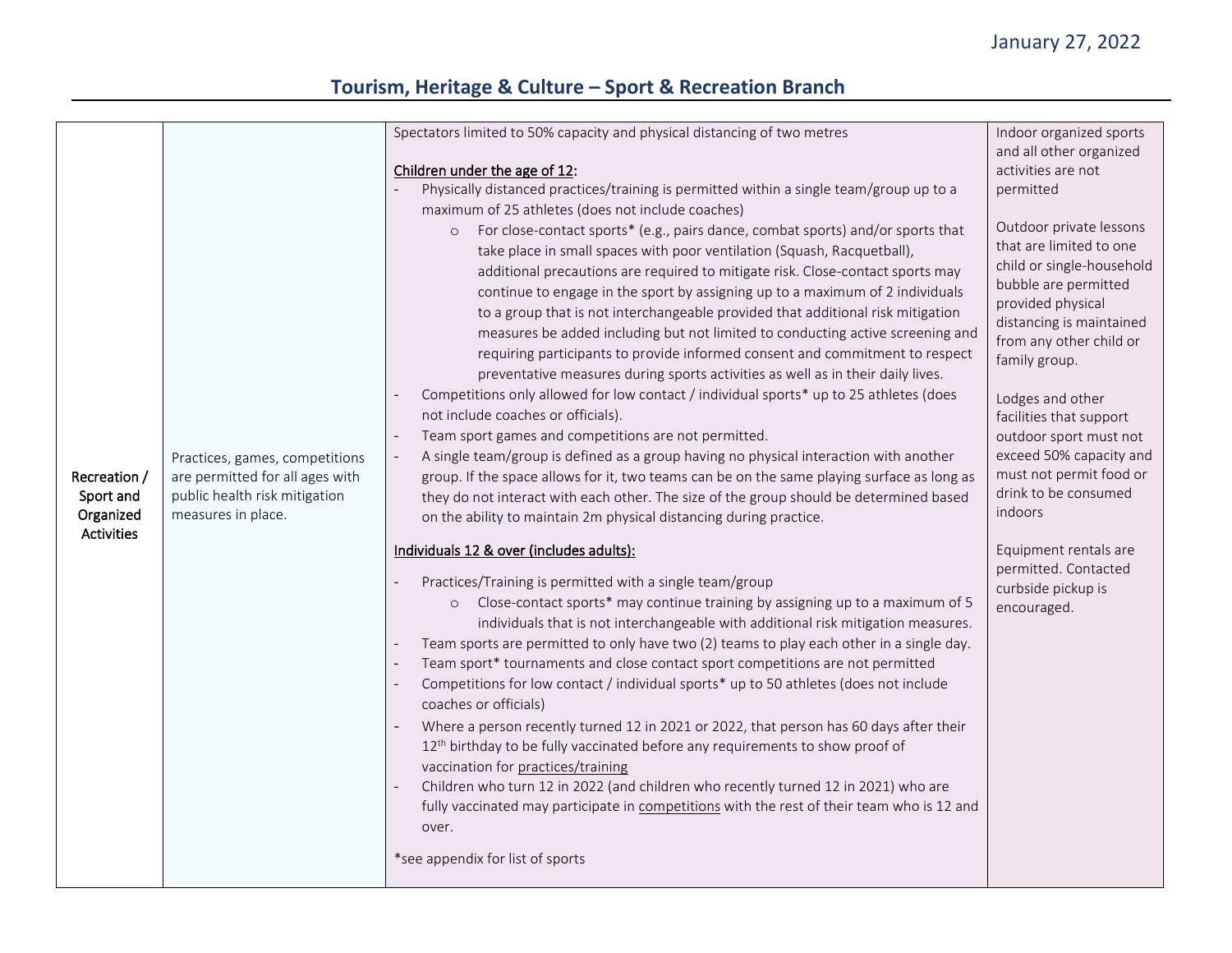|                                   | See GNB COVID-19 Winter Plan Level Measures                                                                                                                                                                                                                                                                                                                                                                                                                                                                                                                                                                                                                                                                                                                                                                                                                                                                                                                                                                                                                                                                                                                                                                                                                                                                                                                                                                                                                                                                                                                                                                                                                                                                     |                 |
|-----------------------------------|-----------------------------------------------------------------------------------------------------------------------------------------------------------------------------------------------------------------------------------------------------------------------------------------------------------------------------------------------------------------------------------------------------------------------------------------------------------------------------------------------------------------------------------------------------------------------------------------------------------------------------------------------------------------------------------------------------------------------------------------------------------------------------------------------------------------------------------------------------------------------------------------------------------------------------------------------------------------------------------------------------------------------------------------------------------------------------------------------------------------------------------------------------------------------------------------------------------------------------------------------------------------------------------------------------------------------------------------------------------------------------------------------------------------------------------------------------------------------------------------------------------------------------------------------------------------------------------------------------------------------------------------------------------------------------------------------------------------|-----------------|
| Travel                            | Organizations are asked to play an active role in identifying where out of region/province/country travel is necessary and where it<br>can be avoided.                                                                                                                                                                                                                                                                                                                                                                                                                                                                                                                                                                                                                                                                                                                                                                                                                                                                                                                                                                                                                                                                                                                                                                                                                                                                                                                                                                                                                                                                                                                                                          | Same as Level 1 |
| Contact<br>Tracing &<br>Isolation | Household contacts of individuals who have tested positive either with a rapid POCT or PCR lab-based test MUST isolate and<br>$\bullet$<br>cannot attend organized sport and recreation activities for 10 days after a positive test regardless of vaccination status. After<br>10 days, an individual who tested positive must be fever-free for at least 24 hours without using fever-reducing medications<br>before attending any organized sport and recreation activities.<br>Rapid tests (POCT) should not be used as a tool for participants to return to activities following a positive test.<br>$\circ$<br>Should a 2 <sup>nd</sup> member of the household test positive a few days later, the isolation period only re-starts for that<br>$\circ$<br>member who has tested positive. All other household members' isolation end at the initial date, provided they don't<br>have symptoms.<br>An individual who tests positive is required to notify all people who they were in close contact with 48 hours before that<br>person developed symptoms, OR 48 hours before that person tested positive (whichever came first).<br>Close contacts of individuals who have tested positive must self monitor for symptoms for 10 days regardless of vaccination<br>$\bullet$<br>status and if close contacts develop any symptoms, immediately cease participation in activities and complete the online<br>assessment form to get tested.<br>Public Health will not be notifying sport organizations of exposures. A person who tests positive is required to notify their<br>$\bullet$<br>close contacts including sport contacts when applicable who should then follow public health instructions. |                 |
| Additional<br>guidance            | Consider passive or active screening as a protective measure prior to activities. When used, screening should remain<br>➤<br>independent of the participant's vaccination status.<br>Consider further limiting the number of participants and number of spectators at your events<br>≻<br>Consider further limiting the number of games/competitions and/or adjusting the season competition schedule to limit<br>➤<br>the number of social interactions with various other groups/teams on a weekly basis (eg. double headers vs games<br>against several teams in various regions in the same week)<br>Where possible, consider keeping groups/teams consistent<br>➤<br>Consider having staggered schedules to limit number of individuals entering/exiting at one time<br>≻<br>➤<br>Consider having staggered starts vs mass starts in races<br>Avoid handshakes with opponents and encourage players to have their own water bottles<br>➤<br>Consider posting signage reminding participants to wear masks and maintain physical distancing where applicable; not<br>≻<br>enter premises if they feel unwell and practice proper hygiene.<br>Host virtual meetings if possible.                                                                                                                                                                                                                                                                                                                                                                                                                                                                                                                             |                 |